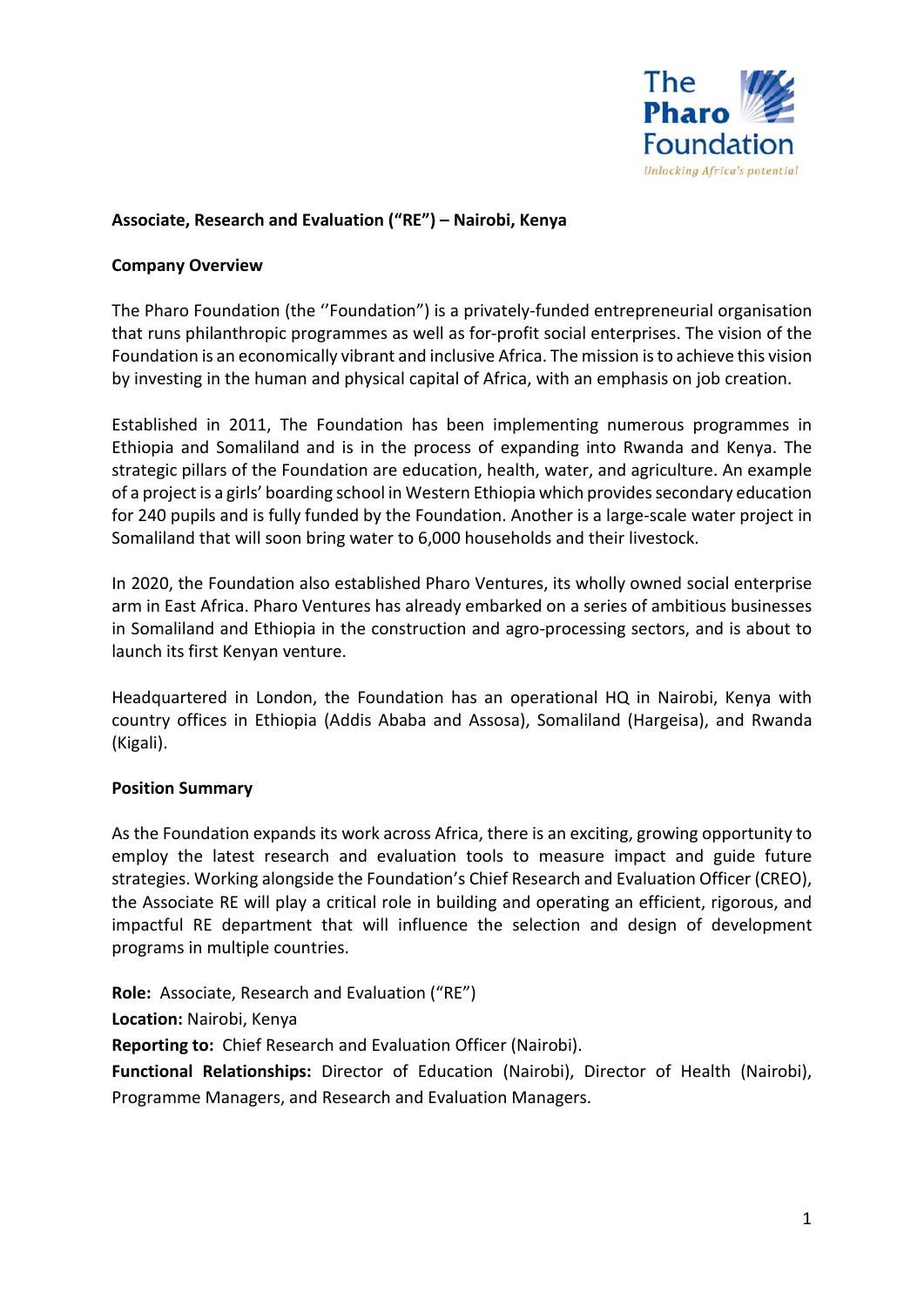

## **Primary Responsibilities:**

## **1. Research and Evaluation**

- Responsible for designing and implementing creative evaluations of the Foundation's current and future education, agriculture, water, and health projects.
- Identifying the best econometric approaches to measuring impact, considering local constraints.
- Managing day-to-day research and evaluation activities. These include:
	- o Regularly assessing progress in the field;
	- o Supervising and training field staff;
	- o Ensuring that basic quality standards are met;
	- o Cleaning and analysing data;
	- o Contributing to the production of research reports.
- Regular travel to project locations in Ethiopia, Rwanda, and Somaliland, as needed.

# **2. Institutional / Administrative**

- Helping the CREO build an integrated Research and Evaluation (RE) department within the Foundation, involving field staff in multiple locations. This will involve:
	- $\circ$  Creating/updating the institutional documents laying out the Foundation's research and evaluation approaches and strategy;
	- o Writing guidelines for the Foundation's evaluation proposals, field data collection activities, cleaning and documentation standards, pre-analysis plans, and end-products.
	- o Establishing a library of STATA and/or R codes for use across the organisation.

# **3. Other**

• Assisting the Chief Research and Evaluation Officer (CREO) in other critical RE tasks and projects, including developing and engaging with a network of international development researchers and practitioners across the continent.

### **Required Skills and Attributes:**

- Creative and entrepreneurial self-starter, with a focus on execution and results.
- Superior attention to detail.
- Ability to articulate complex ideas, summarize problems, and identify key lessons, clearly and effectively.
- Highly proficient in STATA and R, with experience writing statistical code for data management, cleaning, and analysis.
- Basic understanding of economics, econometrics, and statistics.